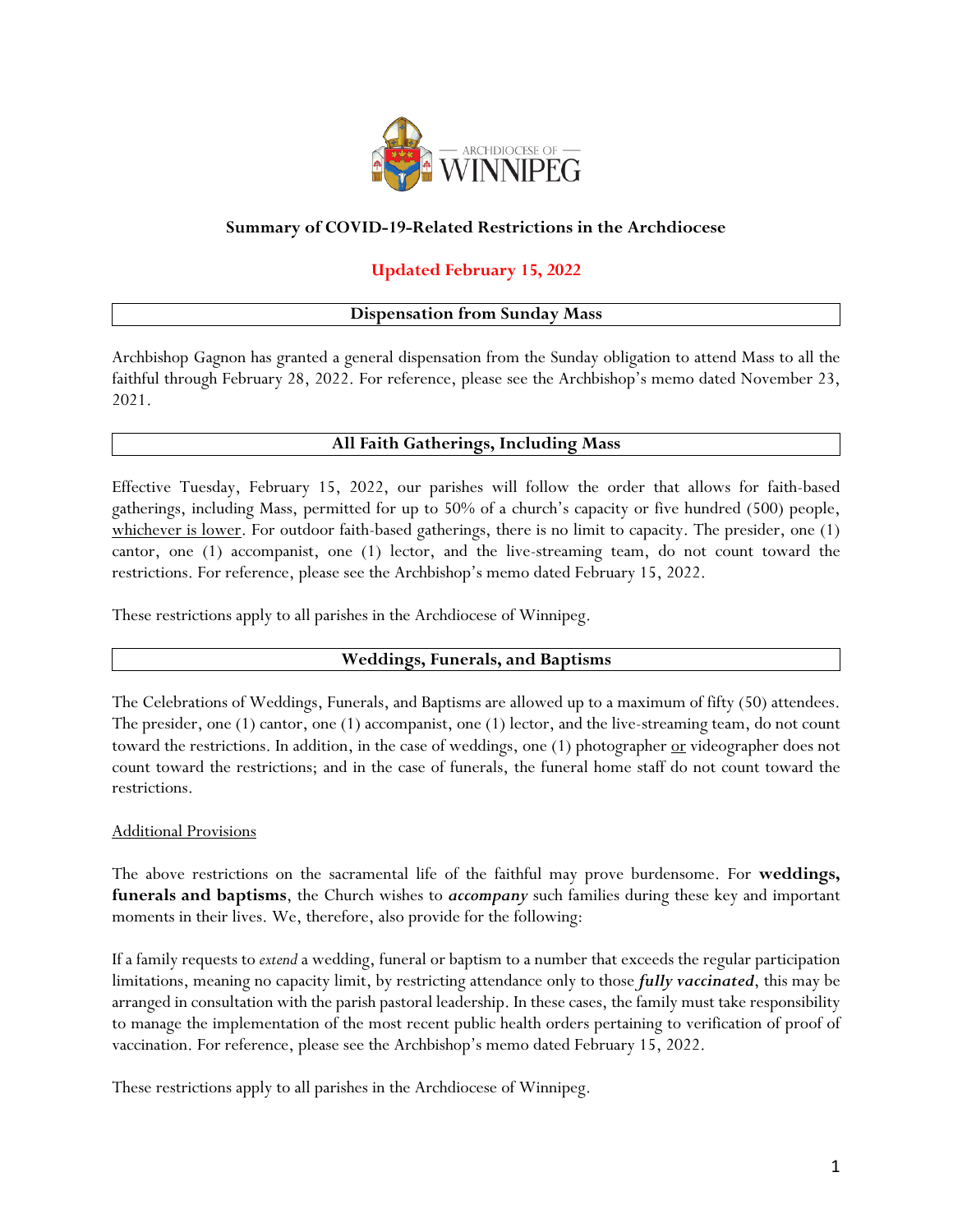#### **Use of Masks**

The use of masks is required for all indoor gatherings. For reference, please see the Archbishop's memo dated September 2, 2021.

This protocol applies to all parishes in the Archdiocese of Winnipeg.

### **Physical Distancing**

Physical distancing remains a requirement for all faith gatherings, including Mass, with exceptions for those who reside at the same private residence. For reference, please see the Archbishop's memo dated August 6, 2021.

This protocol applies to all parishes in the Archdiocese of Winnipeg.

### **Congregational Singing and Use of Hymnals**

Congregational singing and the use of hymnals are permissible in parishes in the Archdiocese of Winnipeg. All parishioners are required to wear facemasks while singing, and also be physically distanced from other people who do not belong to their household. For reference, please see the Archbishop's memo dated October 28, 2021.

This protocol applies to all parishes in the Archdiocese of Winnipeg.

#### **Communion Outside of Mass**

The celebration of the Eucharist is the centre of our life as Catholics. It is prudent, in this extraordinary time, to give permission to temporarily allow for the reception of Holy Communion outside of the celebration of Mass. Permission is therefore given for parishes to provide for the reception of Holy Communion, according to local needs, outside of Mass, during weekdays only, provided that it is done within the Word of God and prayer. A reference should be made that this practice, normally used in nursing homes and for shut-ins, is extraordinary due to the COVID- 19 pandemic. In other words, a reference should be made regarding the intimate and essential connection between the reception of Holy Communion and the celebration of the Eucharist. For reference, please see the Archbishop's memo dated May 21, 2020.

This protocol applies to all parishes in the Archdiocese of Winnipeg.

#### **Confirmation**

The celebration of the Sacrament of Confirmation will be determined by each parish according to the provincial guidelines relative to the number of persons allowed at any one celebration. Once the date is determined, pastors/administrators must request the faculty to celebrate Confirmation from the Archbishop's Office. For reference, please see the Archbishop's memo dated May 21, 2020.

This protocol applies to all parishes in the Archdiocese of Winnipeg.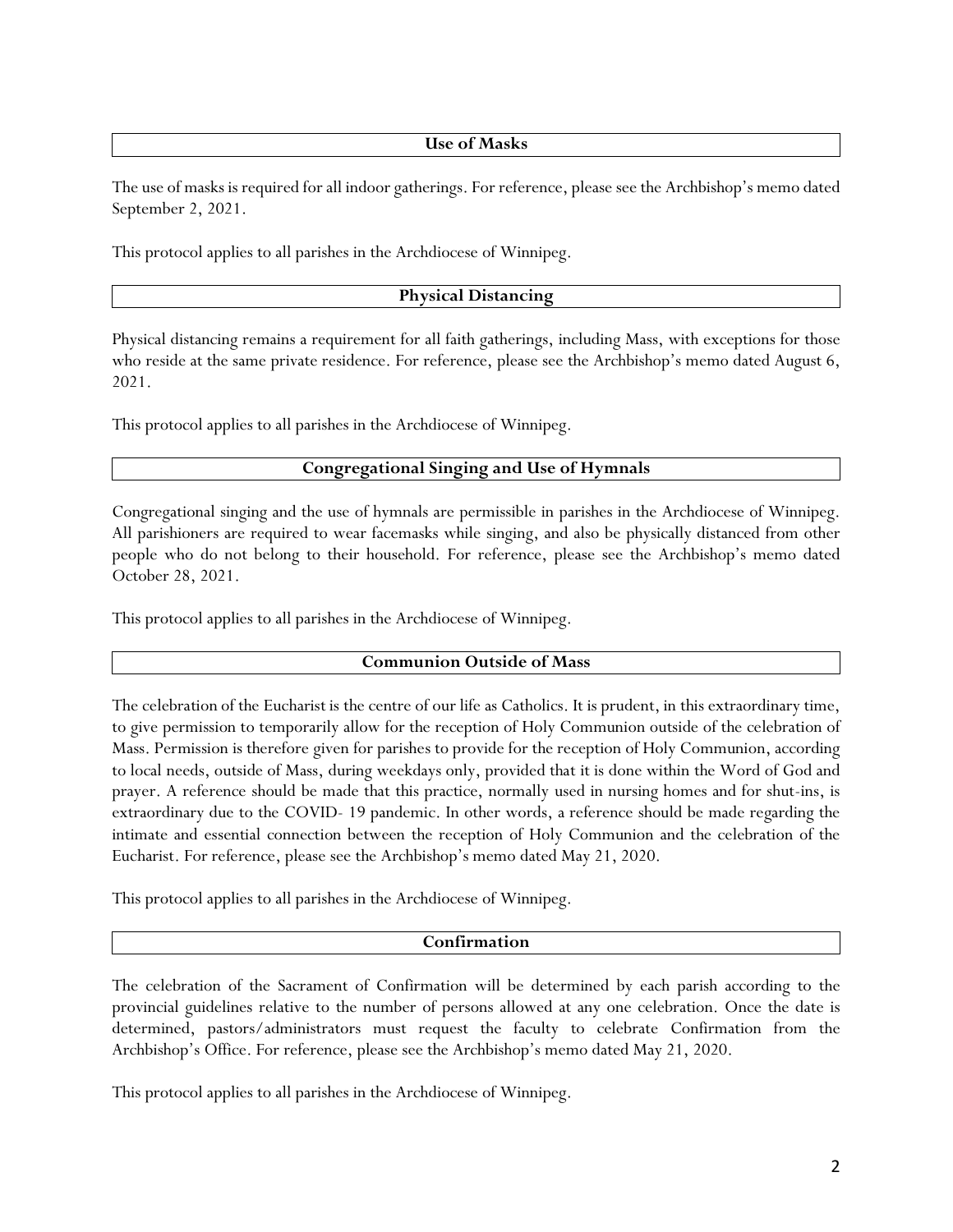### **First Communion**

The celebration of First Communion will be determined by each parish according to the provincial guidelines relative to the number of persons allowed at any one celebration. For reference, please see the Archbishop's memo dated May 21, 2020.

This protocol applies to all parishes in the Archdiocese of Winnipeg.

### **Baptisms**

The celebration of Baptism should be held outside of the Eucharistic celebration so as to ensure minimal gatherings and social distancing. There should be only one baby to be baptized at each baptismal celebration. Due to the close proximity with the child, a face covering (mask) should be worn by the celebrant. Baptism by immersion is not allowed at this time. Hand sanitizing stations for the assembly must be provided. For reference, please see the Archbishop's memo dated May 21, 2020.

This protocol applies to all parishes in the Archdiocese of Winnipeg.

#### **Reconciliation**

For the celebration of the Sacrament of Reconciliation two practices need to be considered: a) confessionals: the use of confessionals must ensure that physical distancing is maintained between the kneeling penitent and the confessor. The wearing of a face covering (mask) by the confessor is required. Kneelers and surfaces must be sanitized after each penitent; b) face to face confessions: the practice of face to face confessions must ensure physical/social distancing is maintained. The wearing of a face covering (mask) by the confessor is required. Any surfaces, including door handles and chair arms, that may have been touched, must be sanitized. For reference, please see the Archbishop's memo dated May 21, 2020.

This protocol applies to all parishes in the Archdiocese of Winnipeg.

### **Anointing of the Sick**

Communal celebrations of the Anointing of the Sick are not to be held during this time. Individual anointing must ensure physical/social distancing. The presider must wear a face covering (mask) and use a cotton or Q-Tip type swab to apply the sacred oil. Priests who are asked to anoint in hospital settings must abide by the hospital guidelines. For reference, please see the Archbishop's memo dated May 21, 2020.

This protocol applies to all parishes in the Archdiocese of Winnipeg.

### **Visits at Healthcare Facilities**

Please be advised that with the loosening of COVID-19 restrictions, faith/spiritual leaders are now permitted to minister to hospital patients or residents of long-term care facilities. At this time, a minister can only visit with one patient/resident and is not permitted to go to more than one room. The minister is obliged to abide by facility protocols: screening, hand hygiene, PPE, physical distancing, etc. Distribution of Holy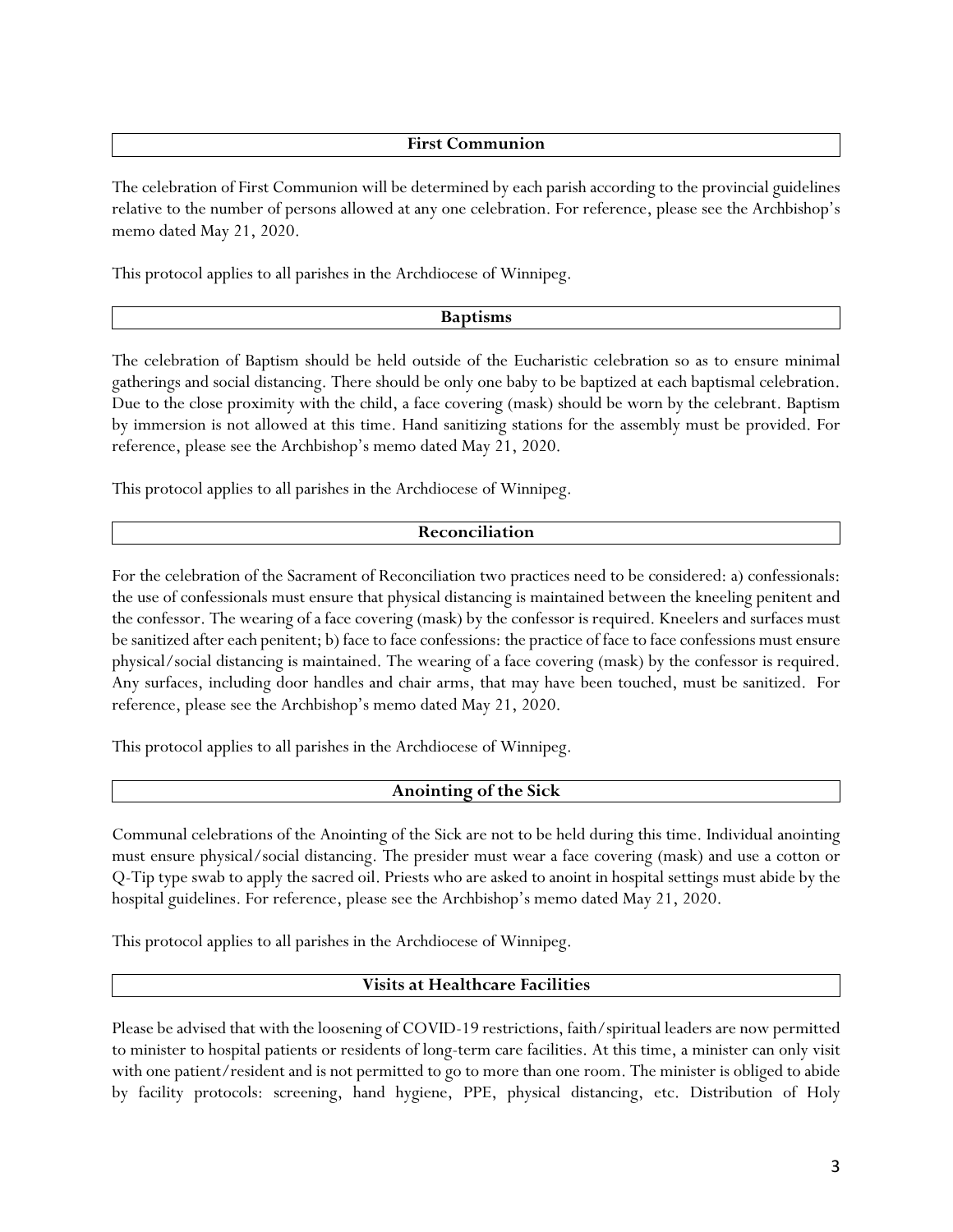Communion is also a possibility if arranged with the facility. For more information, please visit the Shared Health Manitoba website: sharedhealthmb.ca. For reference, please see the Archbishop's memo dated July 29, 2021.

These restrictions apply to all parishes in the Archdiocese of Winnipeg.

# **Sanitizing Worship Spaces**

The worship space and all public spaces must be thoroughly cleaned after use. A sanitizing disinfectant must be applied throughout all spaces and all surfaces wiped down after each use. Liquid hand sanitizing stations must be made available at the entrance to church buildings. It is advisable to have multiple stations to accommodate ministers and parishioners in an efficient manner so as to prevent crowding. All ministers and parishioners must be asked to sanitize their hands upon arrival at the church building. For reference, please see the Archbishop's memo dated May 21, 2020.

This protocol applies to all parishes in the Archdiocese of Winnipeg.

# **Collection Procedures**

Collection baskets must not be passed through the assembly person to person. Collection baskets with long handles may be used, in which case only the usher passes the collection basket. If long handled collection baskets are not available, then the collection should be placed into free standing baskets as the assembly gathers for worship. The collection should not be processed to the altar but stored immediately in a place of safe keeping. For reference, please see the Archbishop's memo dated May 21, 2020.

This protocol applies to all parishes in the Archdiocese of Winnipeg.

# **Offertory Procession**

The offertory procession is to be eliminated at this time. The gifts of bread and wine should be placed on a credence table in the sanctuary prior to the Liturgy. For reference, please see the Archbishop's memo dated May 21, 2020.

This protocol applies to all parishes in the Archdiocese of Winnipeg.

### **Bread and Wine on the Altar**

It is important that the bread and wine placed on the altar for consecration be covered, by a pall or other covering, so as to ensure no contamination. The hosts to be consecrated for the faithful should be placed in a ciborium on a corporal towards the side of the altar. The presider should ensure not to speak over the elements or into the elements in such a way as to project possible contamination. For reference, please see the Archbishop's memo dated May 21, 2020.

This protocol applies to all parishes in the Archdiocese of Winnipeg.

### **Communion Procession**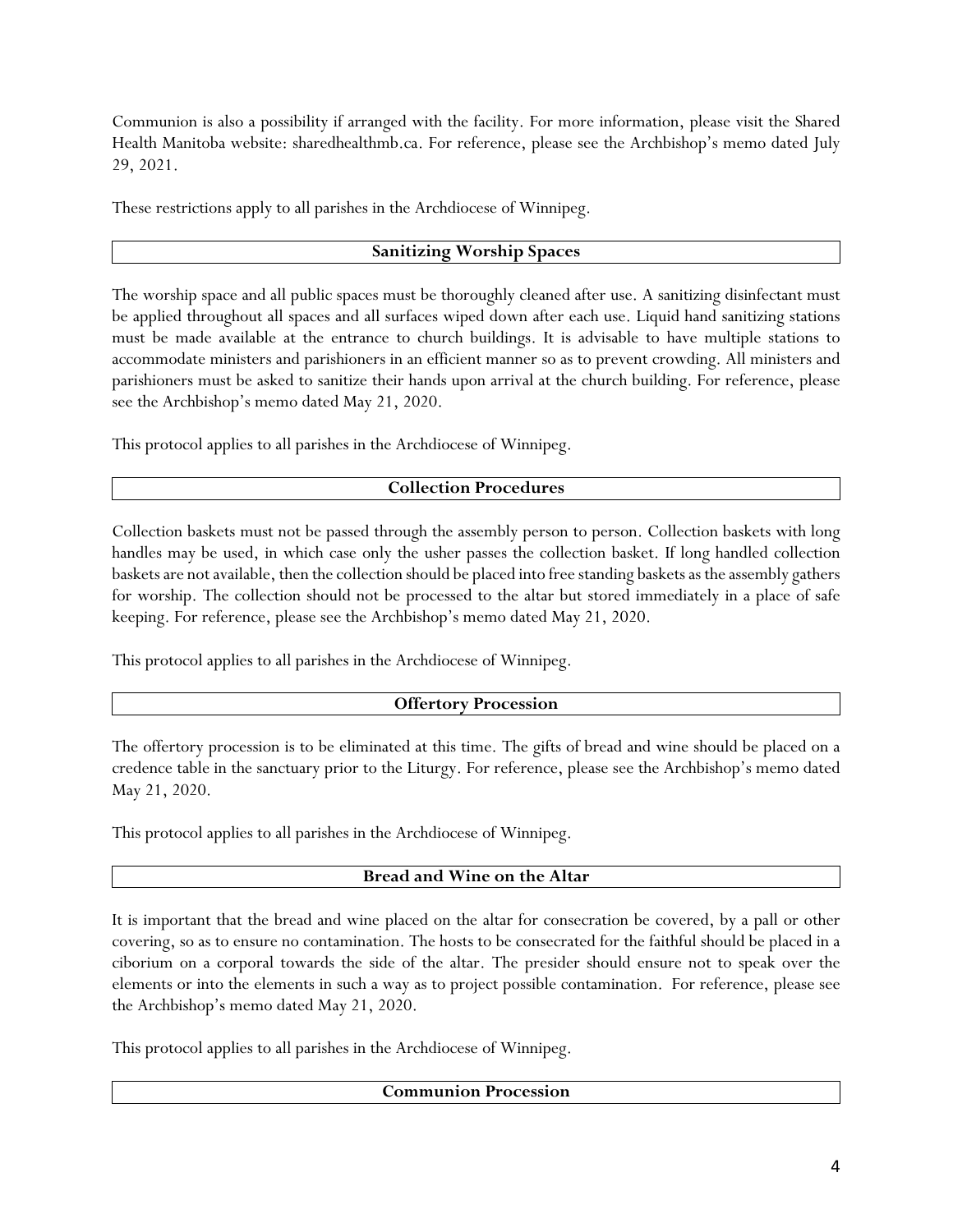New patterns will need to be developed. Physical/social distancing must be maintained during the Communion procession. It is recommended that the assembly approaches the Communion Minister one row at a time. Markings on the floor will assist in establishing proper places to stand as well as help traffic flow. For reference, please see the Archbishop's memo dated May 21, 2020.

This protocol applies to all parishes in the Archdiocese of Winnipeg.

### **Communion Distribution**

Communion from the cup is to be discontinued during this time. Those distributing communion should sanitize their hands thoroughly in a discreet location immediately after they have received Communion and before accepting a ciborium for distribution. Communion is to be distributed only on the hand of each communicant with great care not to make physical contact. Face coverings (masks) must be worn by those distributing Communion. These face coverings (masks) must be affixed and secured before sanitizing hands. For reference, please see the Archbishop's memo dated May 21, 2020.

This protocol applies to all parishes in the Archdiocese of Winnipeg.

# **Exiting the Worship Space**

A plan for exiting the worship space is to be established to ensure physical/social distancing. Ensuring that aisles and pathways flow in only one direction may help to prevent congestion. Markings on the floor and/or clear signs will assist in this process. For reference, please see the Archbishop's memo dated May 21, 2020.

This protocol applies to all parishes in the Archdiocese of Winnipeg.

# **Holy Water Fonts**

Holy Water Fonts are to be drained and kept clean. For reference, please see the Archbishop's memo dated May 21, 2020.

This protocol applies to all parishes in the Archdiocese of Winnipeg.

### **Outdoor Gatherings While in a Vehicle**

Gatherings while in a motor vehicle (drive-in celebrations) are permitted without limitation. For reference, please see the Archbishop's memo dated April 8, 2021.

This protocol applies to all parishes in the Archdiocese of Winnipeg.

### **The Sacrament of Reconciliation and Counselling**

Provincial Government restrictions include provision for health care and social services for churches.